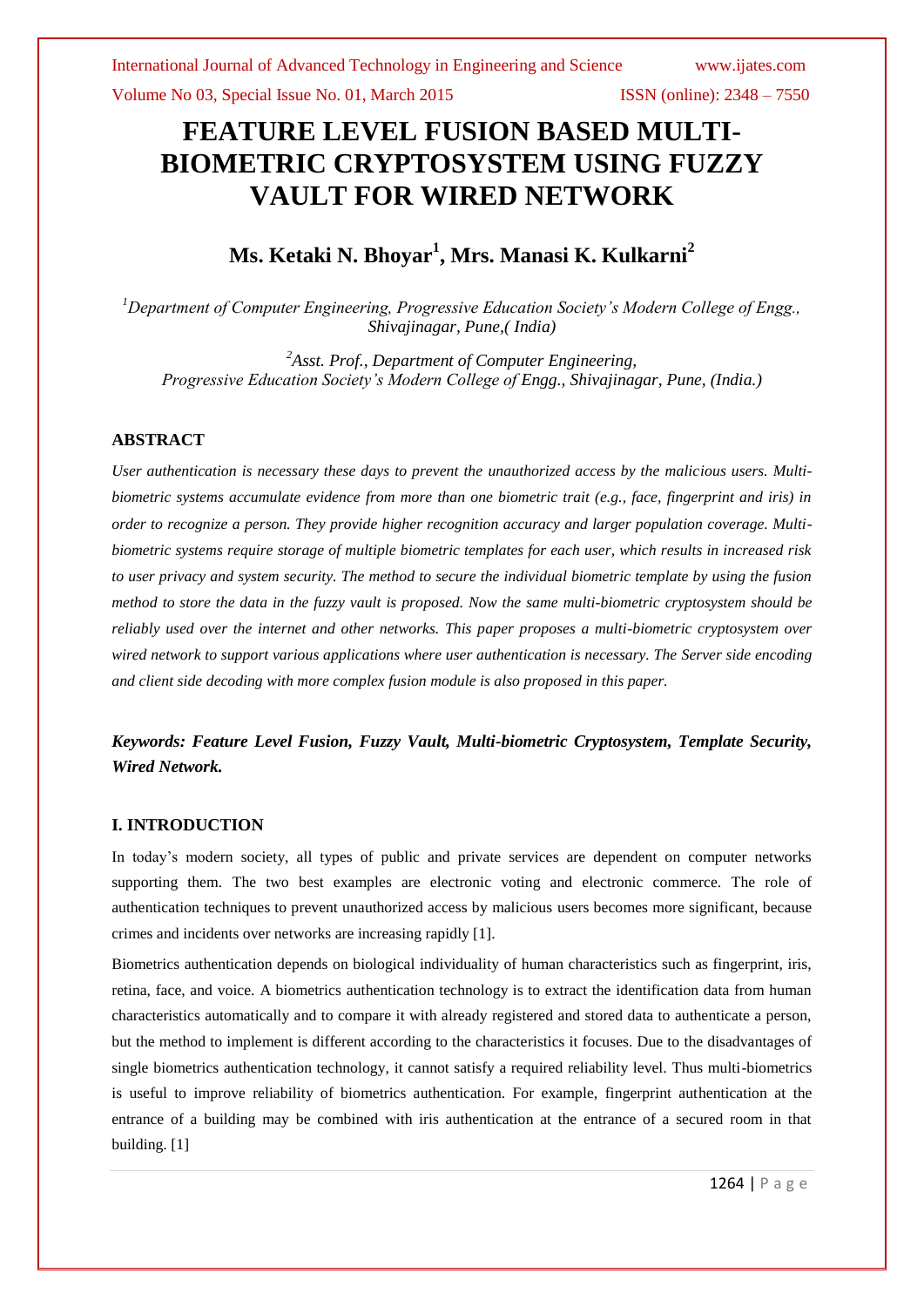### Volume No 03, Special Issue No. 01, March 2015 ISSN (online): 2348 – 7550

Multi-biometrics authentication will be more popular over networks in the future especially for wired networks. It is useful to build a network based multi-biometric cryptosystem which can be used by many applications and commonly applicable to different types of biometrics authentication technologies. This paper proposes a multibiometric cryptosystem using network authentication to support various applications where user authentication is necessary. In particular, it provides secured services to individual biometric data and to the data to be secured.

# **II. RELATED WORK**

Abhishek Nagar, Karthik Nandakumar and Anil K. Jain in their paper Multibiometric Cryptosystem based on feature level fusion, explained the multi-biometric cryptosystem using both fuzzy vault and fuzzy Commitment. Also they proposed different embedding algorithms for transforming biometric representations. [2]

Umut Uludag, Sharath Pankanti, Anil K. Jain in their paper Fuzzy Vault for Fingerprints, explained the unibiometric authentication system using fingerprint minutiae as the single biometric trait. For the encoding and decoding to work they used the new cryptographic construct called Fuzzy Vault [7].

Haiping Lu, Karl Martin, Francis Bui, K. N. Plataniotis, Dimitris Hatzinakos in their paper Face Recognition with biometric encryption for privacy enhancing, explained a combination of face recognition and simple biometric encryption using helper data system. Their main objective was to address the privacy concern in a self exclusion scenario of face recognition [12].

Ae-Young Kim, Sang-Ho Lee in their paper Authentication Protocol using Fuzzy Eigenface Vault based on MOC, proposed a fuzzy vault based on the eigenfaces. For this scheme, they use a feature vector, which is called an eigenface, from a face image. The eigenface is calculated by the principle component analysis method [14].

Jules and Sudan in their paper A fuzzy vault scheme, proposed the concept of fuzzy vault. It is a logical constraint which is used to store the transformed data. It acts as the locking agent viz. whenever the fuzzy vault is created the data is considered to be locked [9].

# **III. THE PROPOSED FRAMEWORK**

In this section the implementation for multi-biometric cryptosystem based on feature level fusion using fuzzy vault is explained. It works in three stages. At the registration stage all the biometric templates are accepted as input. For which the real time video of user's face is captured. Then the thumb print and the iris are captured further. Edge segmentation for the face is done using Canny Edge Detection Algorithm (CED). Feature Extraction for iris is done using Independent Component Analysis (ICA) [6] and that for thumb print is done by finding the coordinates of the minutiae points. The extracted features are then quantized and mapped to binary representation for feature points matching. The produced binary features and the key entered by the user are bound using the fuzzy vault. The key will be correctly retrieved if the presented face features have substantial overlap with the enrolled ones along with matching of iris and thumb print. The details of the proposed methods are presented in this section.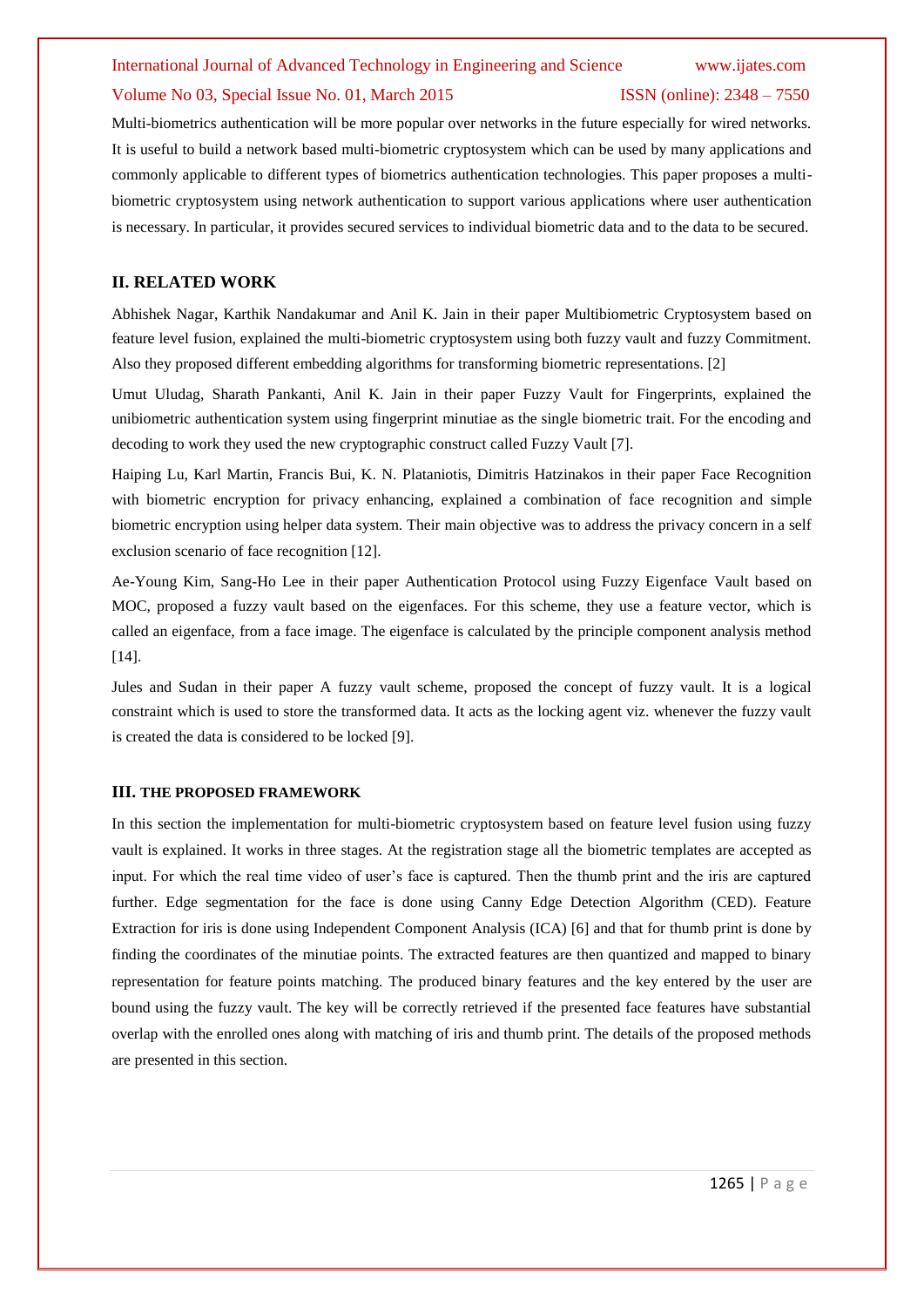# Volume No 03, Special Issue No. 01, March 2015 ISSN (online): 2348 – 7550



# **Figure 1. System Overview of Feature Level based Multibiometric Cryptosystem**

Overview of the system as shown in figure 1 consists of three stages. The first stage is the registration stage. This stage will take place at the server side of the wired network. The registration stage will accept all three biometric templates viz. iris, face and thumb print and a textual password. Then the facial features are extracted using the Canny Edge Detection Algorithm in which edge segmentation is performed. Then features from iris are extracted using ICA also the thumb print features are extracted using the angle method in which angle  $\Theta$  is found. After this step binary mapping is performed and all the data including the textual string will be converted into binary format. Using the binary format the biometric templates are fused with the entered textual string and they are stored in the Fuzzy Vault. Once the fuzzy vault is created at the server side the data is locked.

Now at the client side while accessing the same locked data authentication stage is performed. In this stage user trying to access the data is authenticated. At this stage he needs to enter only thumb print. From which the features are extracted and the password is retrieved. Using the password the other biometric templates are also retrieved and thus if they all are matched then the user is authenticated. Then the system enters the access stage. At this stage using the retrieved password and the features of the biometric templates data is accessed at the client side. For this system to work two things should be ready viz. Client Server Configuration and the Network Protocols.

# **3.1 Encoding at Server Side**

On the server side, initially the user should register. For the registration purpose the user will provide his face, iris and the fingerprints. Then for each of the biometric feature the feature extraction will take place. While doing feature extraction the Canny Edge Detection algorithm will be used, the result of which is the edged map of the respected biometric feature. The same edged map is divided into subparts to go in detail with the image. Then according to the presence of the edge in the subpart, the binary value is extracted. If edge is present then 1 otherwise 0. The output is the binary valued string. The binary valued string is known as the feature vector for each biometric template. Now the feature vector for face and the feature vector for iris are concatenated. The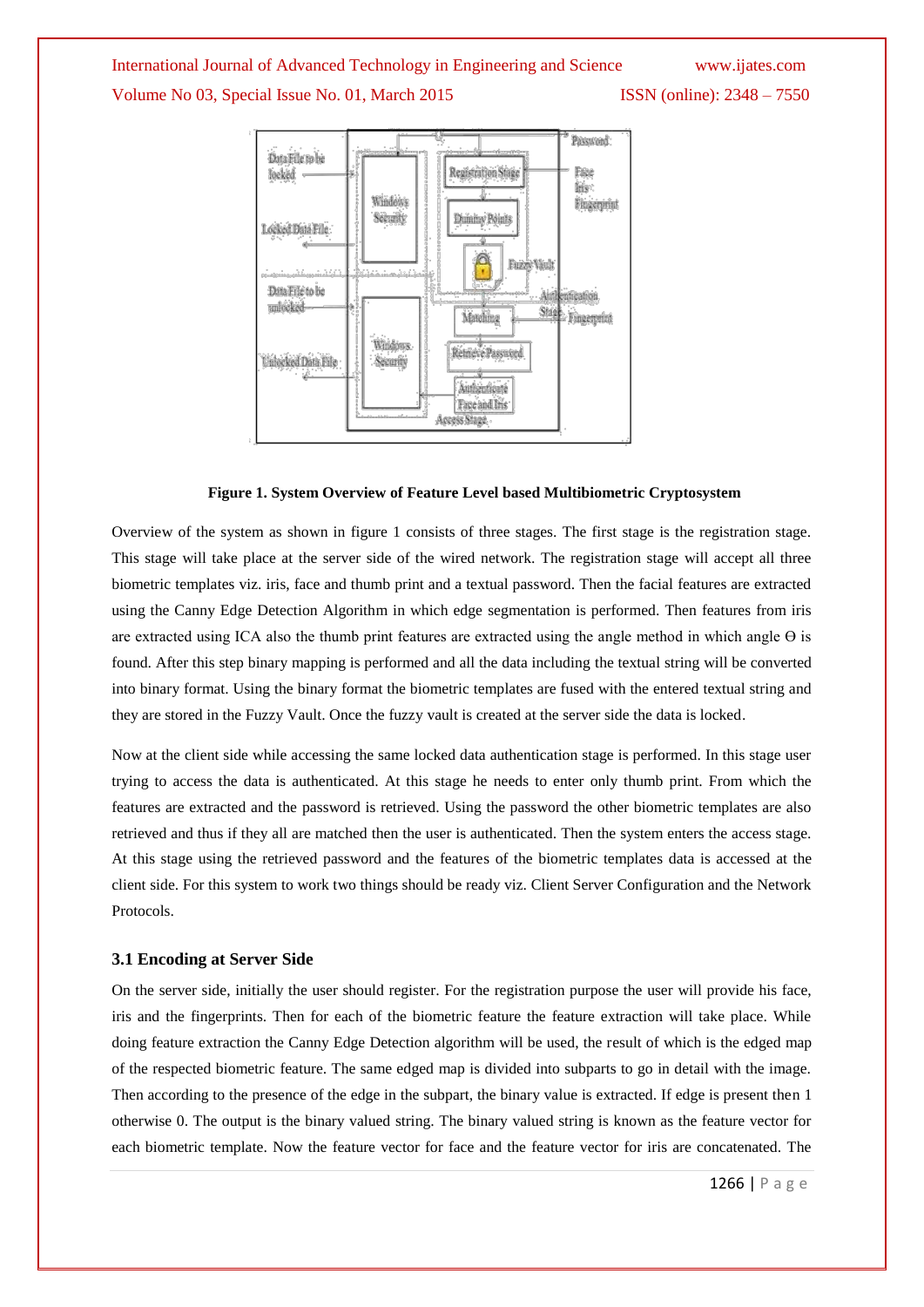# International Journal of Advanced Technology in Engineering and Science www.ijates.com Volume No 03, Special Issue No. 01, March 2015 ISSN (online): 2348 – 7550

# formed biometric string is reversed and it is converted into decimal number. The value we will get will be the

coefficient of the polynomial being formed i.e.  $P(u) = C_8 u^8 + C_7 u^7 + C_6 u^6 + ... + Cu + C_0$  [3][4].

Now the feature vector for the fingerprint is considered. The length of the feature vector is too long to perform the calculation. So the Finite Field Arithmetic Algorithm (FFA) is used. In that algorithm the standard polynomial stated by Galois is considered. The polynomial is  $C_{16}u^{16} + C_5u^5 + C_2u^2 + 1$ . The standard value for the polynomial is 40961. Applying the FFA algorithm will reduce the normal value and make the calculations easier. This will give the variable of the polynomial. The constant of the polynomial is calculated by calculating the Cyclic Redundancy Check (CRC) of the feature vector of the fingerprint. Thus the complete value of the polynomial for one feature is obtained. In order to store all the values of the polynomials in the vault which is stored at the server side, some security measures are necessary. So we are including the chaff points here in order to confuse the hackers. The chaff will be scrambled with the original genuine points viz. is the combination of the value of the polynomial and the variable of the polynomial and hence the value will be stored on the server. The vault will be created and the user's registration is now complete. The complete process is illustrated in the following figure 2.



**Figure 2. Encoding at Server Side**

### **3.2 Decoding at client side**

On the client side, the client will try to access the data so it will request the server to give him the access. For the decoding purpose, user needs to provide only fingerprint. No need to provide the face and the iris. The same procedure will be implemented. Features will be extracted. The binary mapping will be carried out. Thus the feature vector will be formed. Now from this feature vector the CRC is calculated. The calculated CRC is encrypted by the symmetric key algorithm to send over the network. Then at the server side, the vault is accessed. The data read from the vault will be the combination of the chaff points and the genuine points. Genuine points are extracted. Using them the Polynomial is reconstructed. Polynomial Interpolation is performed to find out all the coefficients of the Polynomial. The polynomial interpolation is done using the LaGrange's Interpolation formula as followed [3].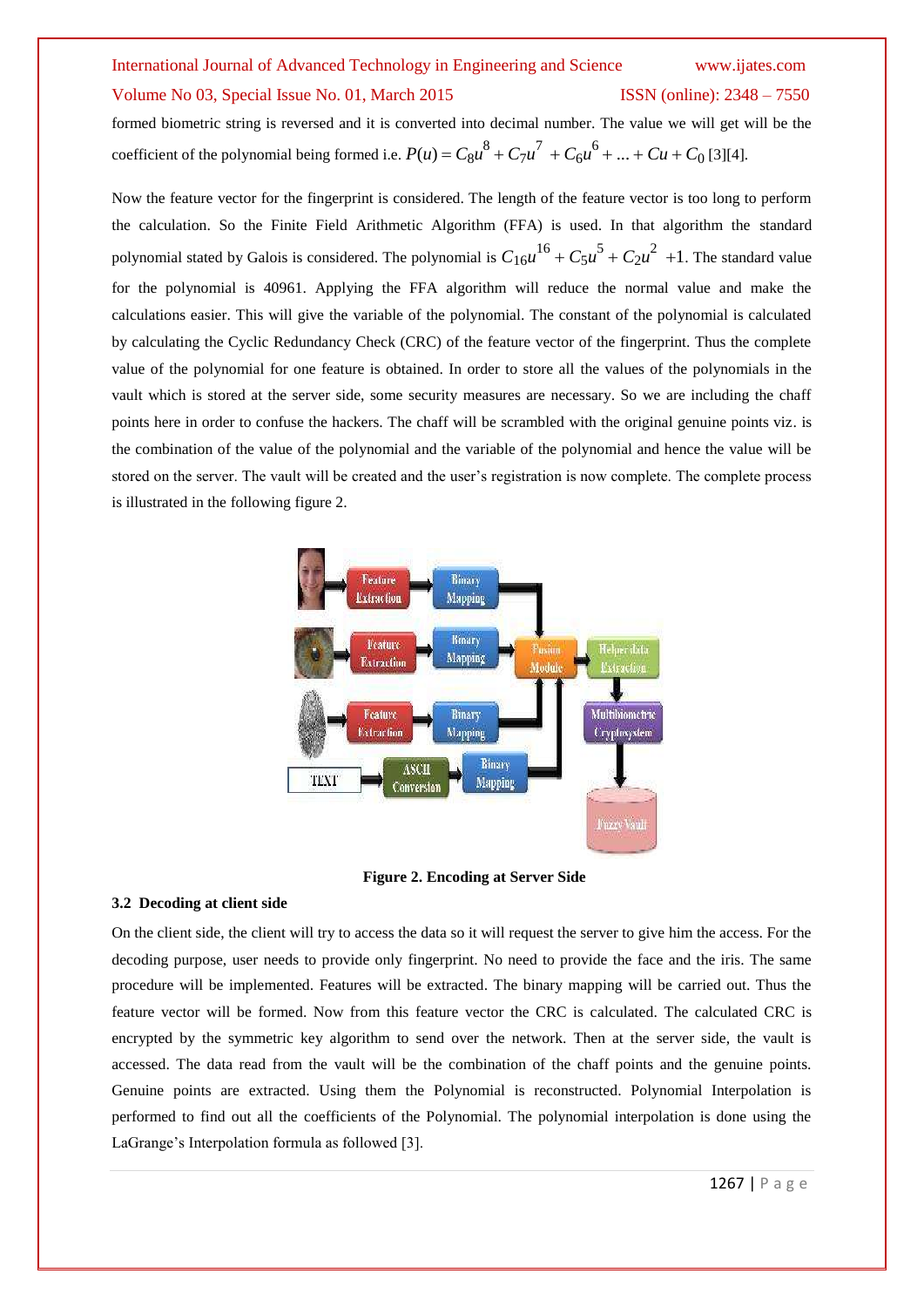International Journal of Advanced Technology in Engineering and Science www.ijates.com Volume No 03, Special Issue No. 01, March 2015 ISSN (online): 2348 – 7550

$$
P^*(u) = \frac{(u - v_2)(u - v_3)...(u - v_{D+1})}{(v_1 - v_2)(v_1 - v_3)...(v_1 - v_{D+1})} w + \frac{(u - v_1)(u - v_3)...(u - v_{D+1})}{(v_2 - v_1)(v_2 - v_3)...(v_2 - v_{D+1})} w_2 + ... + \frac{(u - v_1)(u - v_2)...(u - v_D)}{(v_{D+1} - v_2)(v_{D+1} - v_3)...(v_{D+1} - v_D)} w
$$

One last coefficient among the polynomial is the constant which is the CRC. Thus the decrypted CRC and this CRC are matched. If they are matched then the access is given to the client otherwise user is stated to be invalid. The process is explained in the following figure 3.



**Figure 3. Decoding at client side**

# **3.3 Algorithmic Approach**

- **1. Encoding Algorithm**
- 2. Step 1: Extract facial features (A)
- 3. Step 2: Extract iris features (B)
- 4. Step 3:  $S =$  Secret key (Textual String)
- 5. Step 4: Extract fingerprint features (C)
- 6. Step 5: A|B = Coefficient of  $P(u)$
- 7. Step 6:  $S/C = \text{Variable of } P(u)$
- 8. Step 7: Generate 16-bit CRC
- 9. Step 8:  $P(u) =$  Polynomial Constructed
- 10. Step 9: Generate Genuine Set  $G = \{(u_1, P(u_1)), (u_2, P(u_2)), ..., (u_n, P(u_n))\}$
- 11. Step 10: Generate Chaff points  $C = \{c_1, c_2, ..., c_m\}$
- 12. Step 11: Generate Random points  $D = \{d_1, d_2, ..., d_m\}$
- 13. Step 12: Generate constant pairs  $(c_j, d_j)$  where j=1,2,...,2m and its should be distinct from P(u)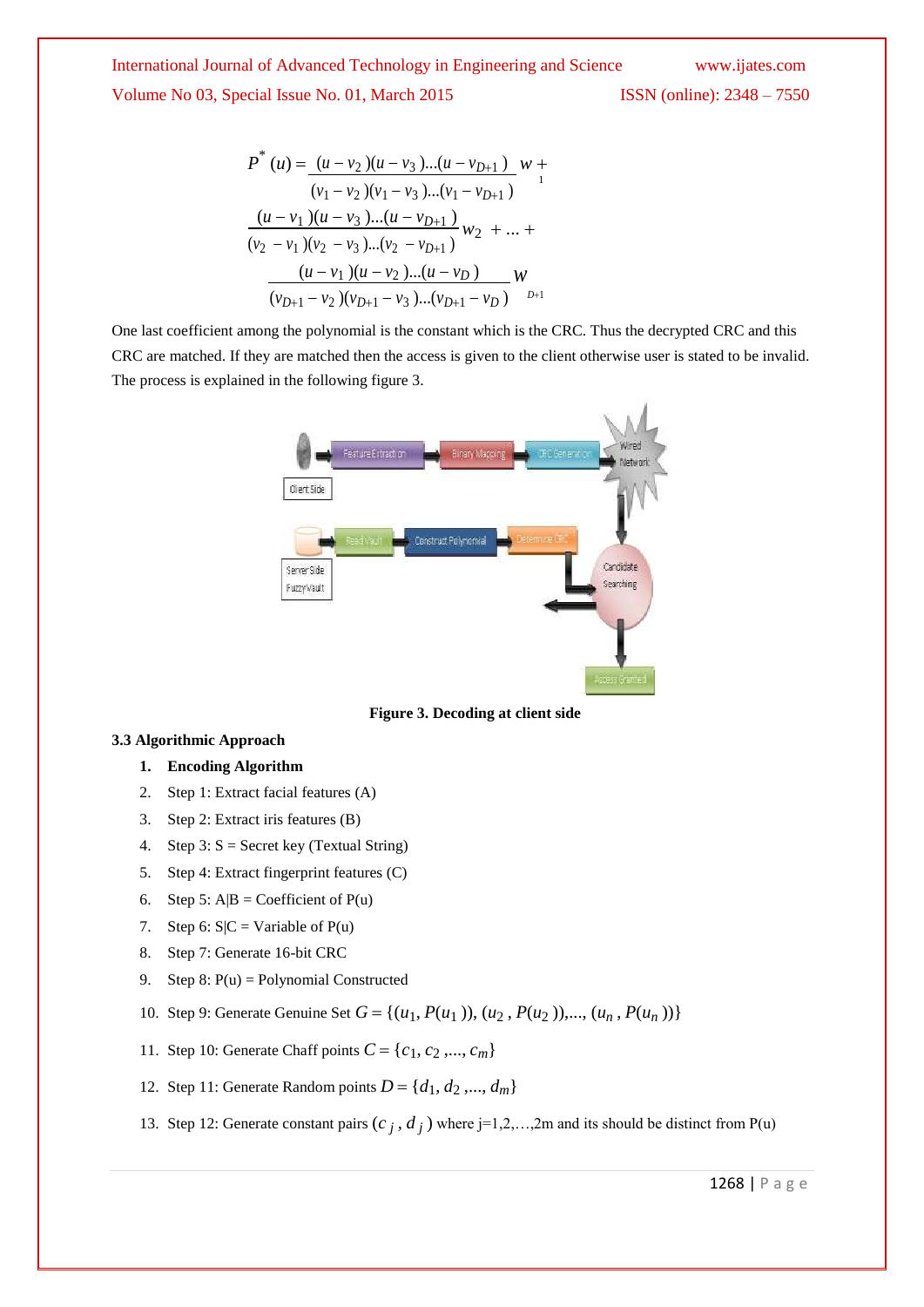Volume No 03, Special Issue No. 01, March 2015 ISSN (online): 2348 – 7550

14. Step 13: Generate the chaff set  $C = \{(c_1, d_1), (c_2, d_2), ..., (c_m, d_m)\}\$  $G \cup C$ 

15. Step 14:

- 16. Step 15: Scramble the list generated
- 17. Step 16: The final vault set generated is  $VS = \{(v_1, w_1), (v_2, w_2), ..., (v_{n+m}, w_{n+m})\}$
- 18. Step 17: Save vault [4].

# **2. Decoding Algorithm**

Step 1: Extract fingerprint  $(GS)$  features

Step 2: Form Genuine Set

Step 3: Let  $V_l$  be the Vault points where  $l = 1, 2, 3, \dots, m + n$ 

Step 4: Genuine Set from encoding is  $GS = \{u_1, u_2, ..., u_n\}$ 

Step 5: **Genuine Set from decoding is**  $GS^* = {u_1^*, u_2^*, ..., u_n^*}$ 

 $u_1^*$  and  $V_l$ 

 $K \leq n$  Step 6: Match

Step 7: Form *K* such that

Step 8: Matched points  $(v_l, w_l)$  are added to the list of  $K$ 

Step 9:  $D =$  Degree of Polynomial and unique projections are  $D+1$ 

Step 10: Form set  $C = \{K, D+1\}$ 

Step 11: Apply LaGrange's Interpolation polynomial for each combination

$$
L = \{ (v_1, w_1), (v_2, w_2), ..., (v_{D+1}, w_{D+1}) \}
$$

Step 12: Calculate CRC for  $L_1, L_2, ..., L_D$ 

Step 13: Compare with CRC from encoding and if matched, key will be retrieved

# **3.4 Implementation Results**

Data transfer over the client server configuration takes place securely maintaining data integrity, confidentiality and authenticity. This system secures individual biometric template data along with the data stored at specific location. It decodes with less response time.



**Figure 4.1. Locking at server side**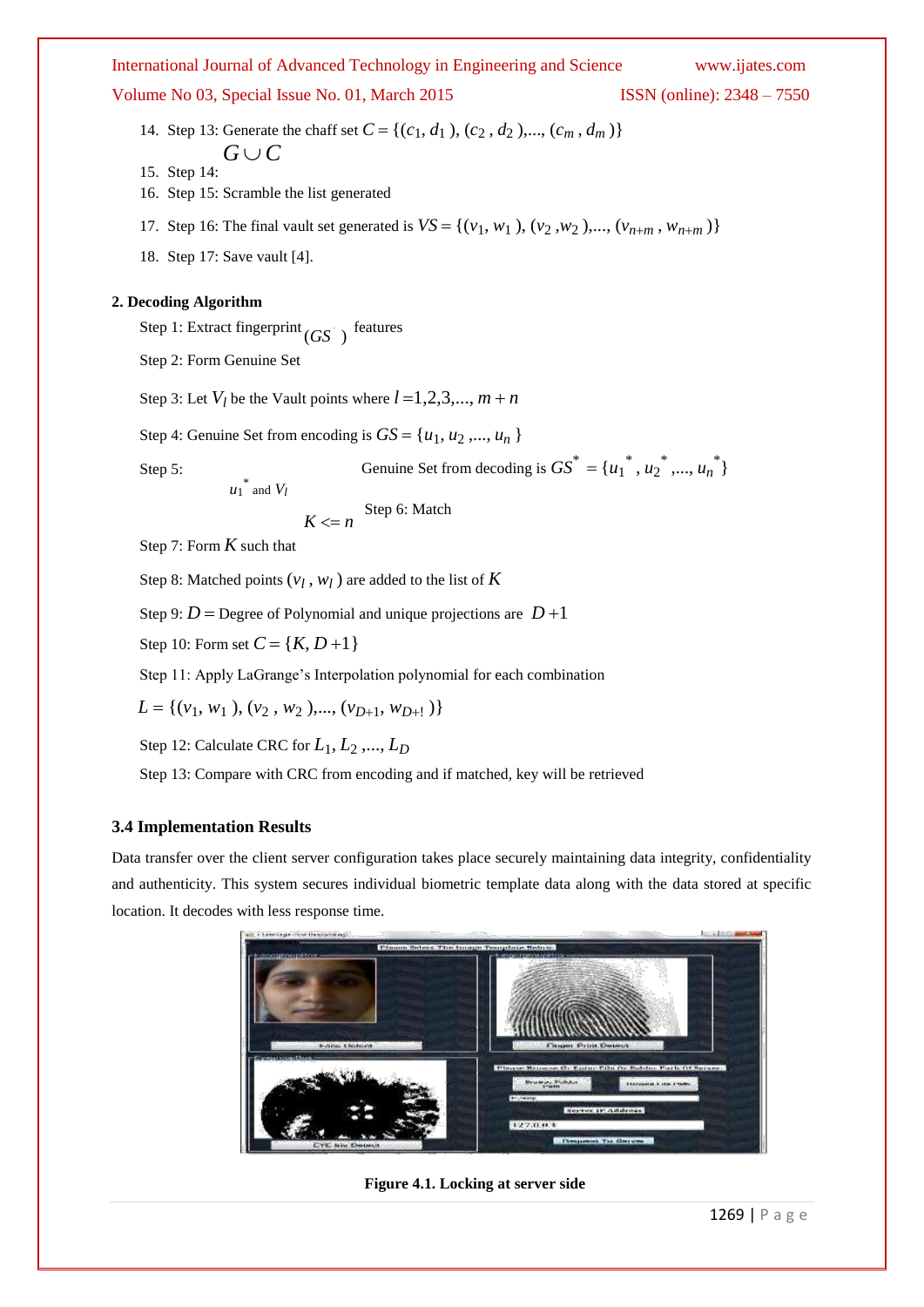International Journal of Advanced Technology in Engineering and Science www.ijates.com Volume No 03, Special Issue No. 01, March 2015 ISSN (online): 2348 – 7550



**Figure 4.2. Locking at server side**

# **3.5 Future Work**

In future the same security system can be designed which will work for mobiles and secure mobile data on wireless mode.

# **IV. CONCLUSION**

Thus a feature-level fusion framework for the design of Multi-biometric cryptosystems that simultaneously protects the multiple templates of a user using a single secure sketch is proposed. The Multi-biometric cryptosystem and the feature level fusion model on wired network based on Client Server Configuration are also proposed.

# **V. ACKNOWLEDGEMENT**

A large measure of any credit for the "Feature Level Fusion based Multi-biometric Cryptosystem using Fuzzy Vault for Wired Network" must go to our guide Mrs. Manasi Kulkarni, Asst. Prof., and our ME coordinator Ms. Deipali Gore who with the author has assisted in the preparation of this paper. We admire their infinite patience and understanding that they guided us in field we had no previous experience. We are grateful to them for having faith in us.

# **REFERENCES**

- [1] Shoichiro Seno, Tetsuo Sadakane, Yoshimasa Baba, Toshihiro Shikama, "A Network Authentication System with Multi-Biometrics", 2003, vol no.03.
- [2] Abhishek Nagar, Karthik Nandakumar, Anil K. Jain, "Multibiometric Cyptosystems based on Feature Level Fusion", IEEE, Feb 2012.
- [3] Ketaki N. Bhoyar, "Biometric Folder Locking System using Fuzzy Vault for Face ",IJCA, Vol No. 57, Nov 2012.
- [4] Lifang Wua,b, Songlong Yuana, "A face based fuzzy vault scheme for online authentication", Second International Symposium on data, privacy and e-commerce, 2010.